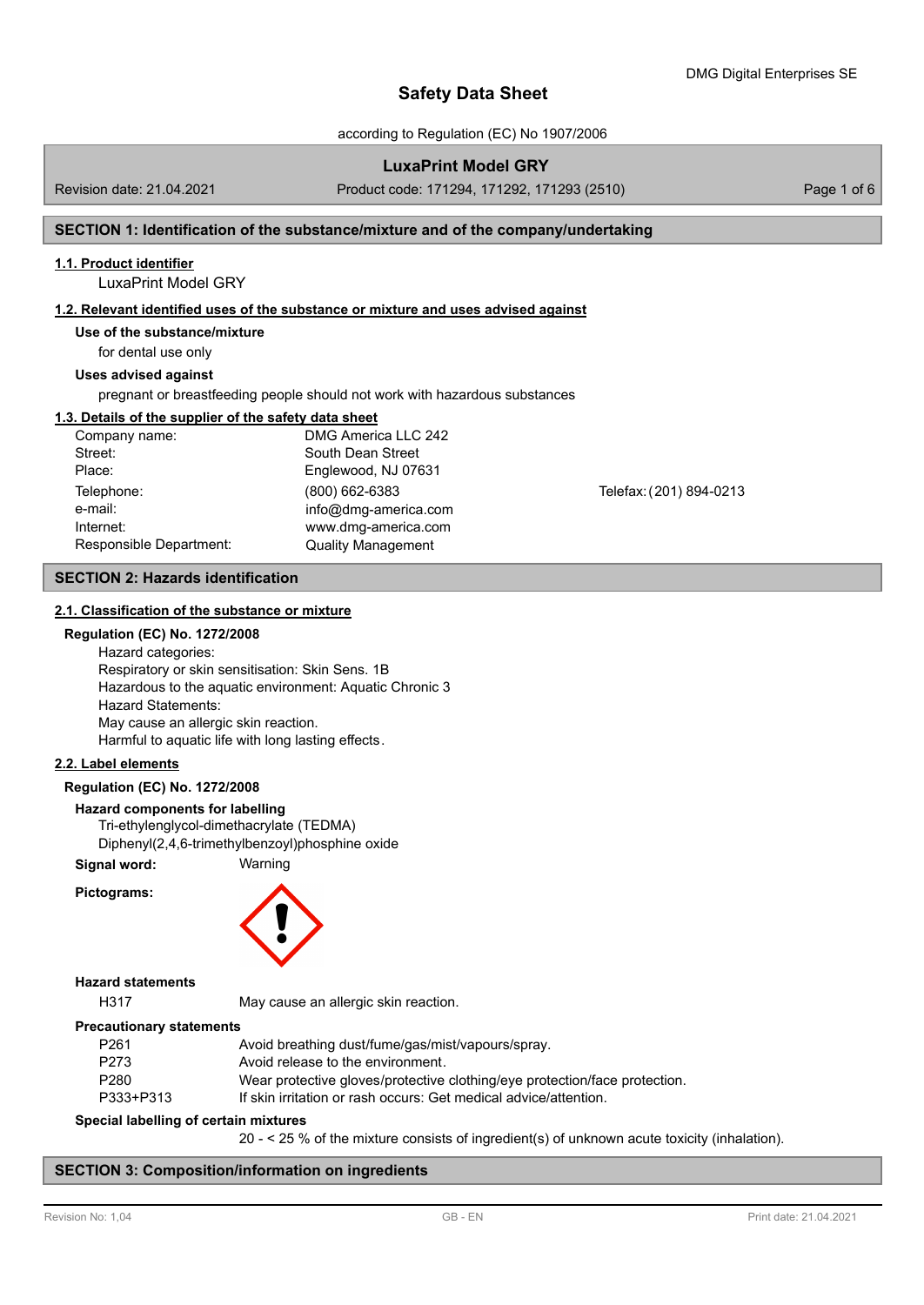according to Regulation (EC) No 1907/2006

## **LuxaPrint Model GRY**

Revision date: 21.04.2021 Product code: 171294, 171292, 171293 (2510) Page 2 of 6

## **3.2. Mixtures**

#### **Hazardous components**

| <b>CAS No</b> | <b>Chemical name</b>                                      |          |                   | Quantity |
|---------------|-----------------------------------------------------------|----------|-------------------|----------|
|               | IEC No                                                    | Index No | <b>REACH No</b>   |          |
|               | <b>GHS Classification</b>                                 |          |                   |          |
| 109-16-0      | Tri-ethylenglycol-dimethacrylate (TEDMA)                  |          |                   |          |
|               | 203-652-6                                                 |          | 101-2119969287-21 |          |
|               | Skin Sens. 1B; H317                                       |          |                   |          |
| 75980-60-8    | Diphenyl(2,4,6-trimethylbenzoyl)phosphine oxide           |          |                   | $2 - 3%$ |
|               | 278-355-8                                                 |          | 101-2119972295-29 |          |
|               | Repr. 2, Skin Sens. 1B, Aquatic Chronic 2; H361 H317 H411 |          |                   |          |

Full text of H and EUH statements: see section 16.

## **SECTION 4: First aid measures**

## **4.1. Description of first aid measures**

#### **After inhalation**

Move victim to fresh air. Put victim at rest and keep warm.

## **After contact with skin**

After contact with skin, wash immediately with: Water and soap.

#### **After contact with eyes**

In case of contact with eyes, rinse immediately with plenty of water and seek medical advice.

#### **After ingestion**

Call a physician immediately.

### **SECTION 5: Firefighting measures**

#### **5.1. Extinguishing media**

### **Suitable extinguishing media**

Water fog. Extinguishing powder. Sand. Foam. Carbon dioxide (CO2).

#### **Unsuitable extinguishing media**

High power water jet.

#### **5.2. Special hazards arising from the substance or mixture**

COx, NOx

## **SECTION 6: Accidental release measures**

### **6.1. Personal precautions, protective equipment and emergency procedures**

Wear suitable protective clothing. Provide adequate ventilation.

#### **6.2. Environmental precautions**

Do not allow to enter into surface water or drains.

### **6.3. Methods and material for containment and cleaning up**

Take up mechanically.

## **SECTION 7: Handling and storage**

### **7.1. Precautions for safe handling**

#### **Advice on safe handling**

Keep container tightly closed. Wear suitable protective clothing and gloves. Avoid contact with eyes.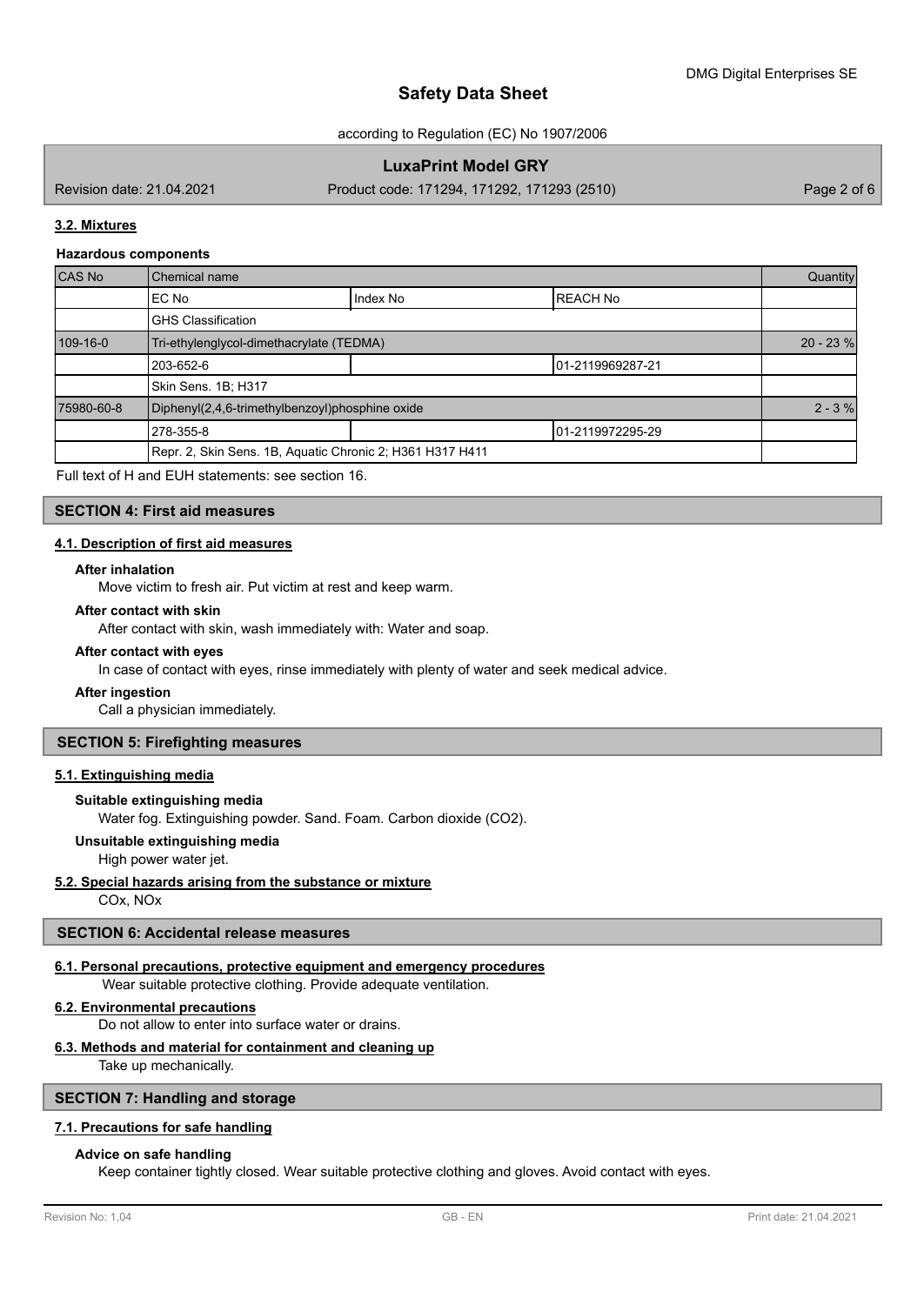### according to Regulation (EC) No 1907/2006

## **LuxaPrint Model GRY**

Revision date: 21.04.2021 Product code: 171294, 171292, 171293 (2510) Page 3 of 6

## **7.2. Conditions for safe storage, including any incompatibilities**

## **Requirements for storage rooms and vessels**

Keep container tightly closed in a cool, well-ventilated place. Store only in original container.

## **SECTION 8: Exposure controls/personal protection**

## **8.1. Control parameters**

### **Exposure limits (EH40)**

| I CAS No   | Substance                         | ppm | mq/m <sup>3</sup> | fibres/mll | Category  | Origin |
|------------|-----------------------------------|-----|-------------------|------------|-----------|--------|
| 1344-28-1  | Aluminium oxides, respirable dust |     |                   |            | TWA (8 h) | WEL    |
| 1317-65-3  | Calcium carbonate, inhalable dust |     | 10 <sup>1</sup>   |            | TWA (8 h) | WEL    |
| 13463-67-7 | Titanium dioxide, total inhalable |     | 10 <sup>1</sup>   |            | TWA (8 h) | WEL    |

## **DNEL/DMEL values**

| <b>CAS No</b>          | Substance                                |                    |           |                                |
|------------------------|------------------------------------------|--------------------|-----------|--------------------------------|
| DNEL type              |                                          | Exposure route     | Effect    | <b>Value</b>                   |
| 109-16-0               | Tri-ethylenglycol-dimethacrylate (TEDMA) |                    |           |                                |
| Worker DNEL, long-term |                                          | <b>linhalation</b> | lsystemic | $148,5 \,\mathrm{mg/m^3}$      |
| Worker DNEL, long-term |                                          | Idermal            | systemic  | $13,9 \text{ mg/kg}$<br>bw/day |

## **PNEC values**

| CAS No                                               | Substance     |             |  |
|------------------------------------------------------|---------------|-------------|--|
| Environmental compartment                            | Value         |             |  |
| 109-16-0<br>Tri-ethylenglycol-dimethacrylate (TEDMA) |               |             |  |
| Freshwater                                           |               | 0,164 mg/l  |  |
| Marine water                                         |               | 0,0164 mg/l |  |
| Freshwater sediment                                  |               | 1,85 mg/kg  |  |
| Marine sediment                                      |               | 0,185 mg/kg |  |
| Micro-organisms in sewage treatment plants (STP)     |               | 10 mg/l     |  |
| Soil                                                 | $0,274$ mg/kg |             |  |

## **8.2. Exposure controls**

## **SECTION 9: Physical and chemical properties**

## **9.1. Information on basic physical and chemical properties**

| Physical state:<br>Colour:               | liquid      |                |
|------------------------------------------|-------------|----------------|
| Odour:                                   | like: ester |                |
| Changes in the physical state            |             |                |
| Melting point:                           |             | not determined |
| Initial boiling point and boiling range: |             | not determined |
| Sublimation point:                       |             | not determined |
| Softening point:                         |             | not determined |
| Pour point:                              |             | not determined |
|                                          |             | not determined |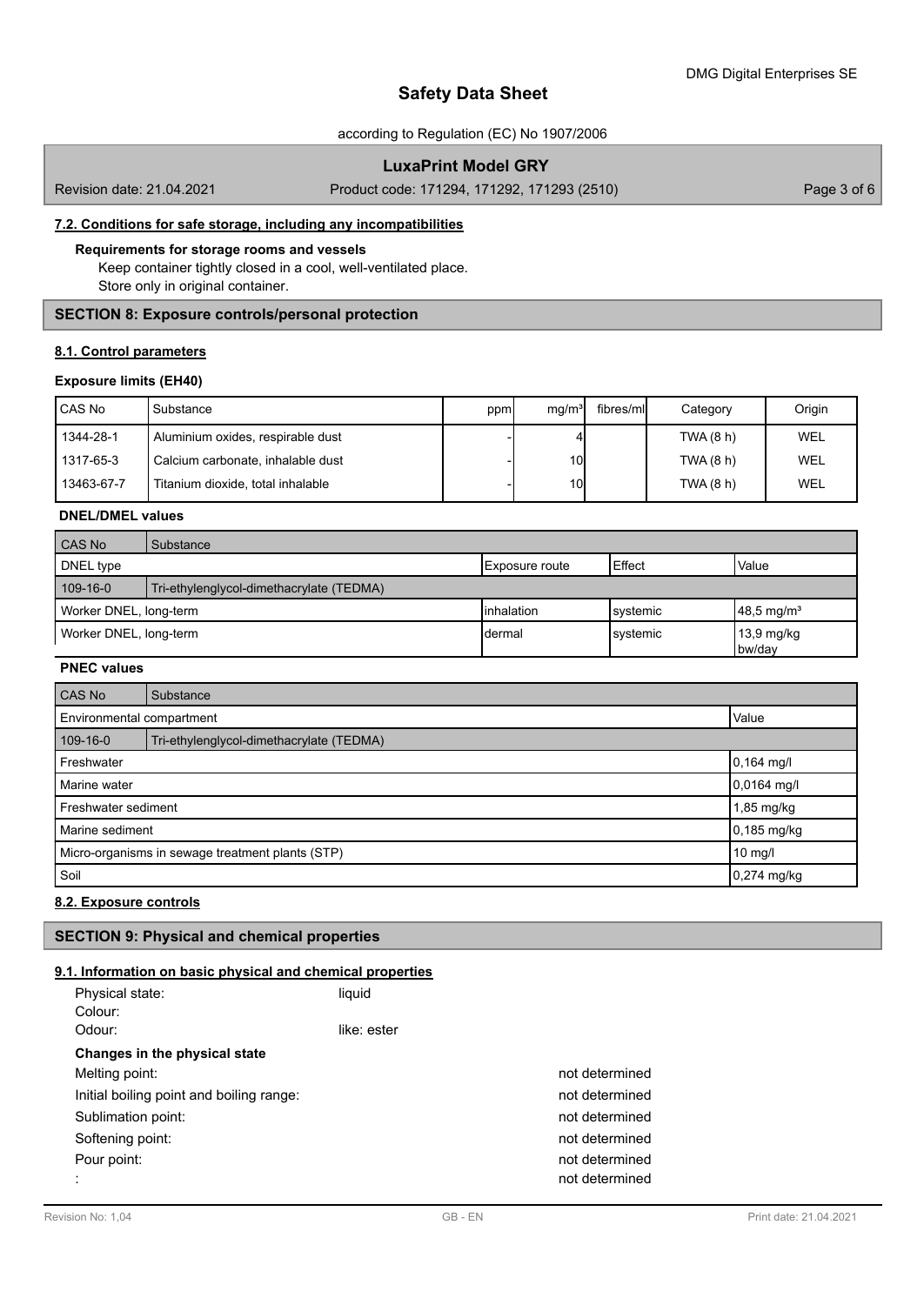according to Regulation (EC) No 1907/2006

|                                             | <b>LuxaPrint Model GRY</b>                  |             |
|---------------------------------------------|---------------------------------------------|-------------|
| Revision date: 21.04.2021                   | Product code: 171294, 171292, 171293 (2510) | Page 4 of 6 |
| Flash point:                                | not determined                              |             |
| Lower explosion limits:                     | not determined                              |             |
| Upper explosion limits:                     | not determined                              |             |
| Vapour pressure:                            | not determined                              |             |
| Water solubility:                           | not determined                              |             |
| <b>SECTION 10: Stability and reactivity</b> |                                             |             |

# **10.4. Conditions to avoid**

Light. heat.

Decompostion takes place from temperatures above: 200 °C Decomposition under formation of: Acrylate.

## **10.5. Incompatible materials**

Keep away from strong acids, leachates, heavy metal salts and reducing materials.

### **10.6. Hazardous decomposition products**

In case of fire may be liberated: Gas / vapours, irritant. (Acrylate., pungent)

# **SECTION 11: Toxicological information**

### **11.1. Information on toxicological effects**

#### **Acute toxicity**

Based on available data, the classification criteria are not met.

#### **ATEmix tested**

| LD50, oral |                                                 |               | Dose<br>5014 mg/kg |         | Species<br>rattus |            | Source<br>calc. |        |
|------------|-------------------------------------------------|---------------|--------------------|---------|-------------------|------------|-----------------|--------|
| CAS No     | Chemical name                                   |               |                    |         |                   |            |                 |        |
|            | Exposure route                                  | Dose          |                    | Species |                   | Source     |                 | Method |
| 109-16-0   | Tri-ethylenglycol-dimethacrylate (TEDMA)        |               |                    |         |                   |            |                 |        |
|            | oral                                            | LD50<br>mg/kg | > 5000             | Rat     |                   |            |                 |        |
|            | dermal                                          | LD50<br>mg/kg | > 2000             | Mouse   |                   |            |                 |        |
|            | inhalation                                      | Data lacking  |                    |         |                   |            |                 |        |
| 75980-60-8 | Diphenyl(2,4,6-trimethylbenzoyl)phosphine oxide |               |                    |         |                   |            |                 |        |
|            | oral                                            | LD50<br>mg/kg | > 5000             | Rat     |                   | <b>SDS</b> |                 |        |
|            | dermal                                          | LD50<br>mg/kg | > 2000             | Rat     |                   | <b>SDS</b> |                 |        |
|            | inhalation                                      | Data lacking  |                    |         |                   |            |                 |        |

### **Irritation and corrosivity**

Based on available data, the classification criteria are not met.

### **Sensitising effects**

May cause an allergic skin reaction. (Tri-ethylenglycol-dimethacrylate (TEDMA); Diphenyl(2,4,6-trimethylbenzoyl)phosphine oxide)

## **Carcinogenic/mutagenic/toxic effects for reproduction** Based on available data, the classification criteria are not met.

#### **STOT-single exposure**

Based on available data, the classification criteria are not met.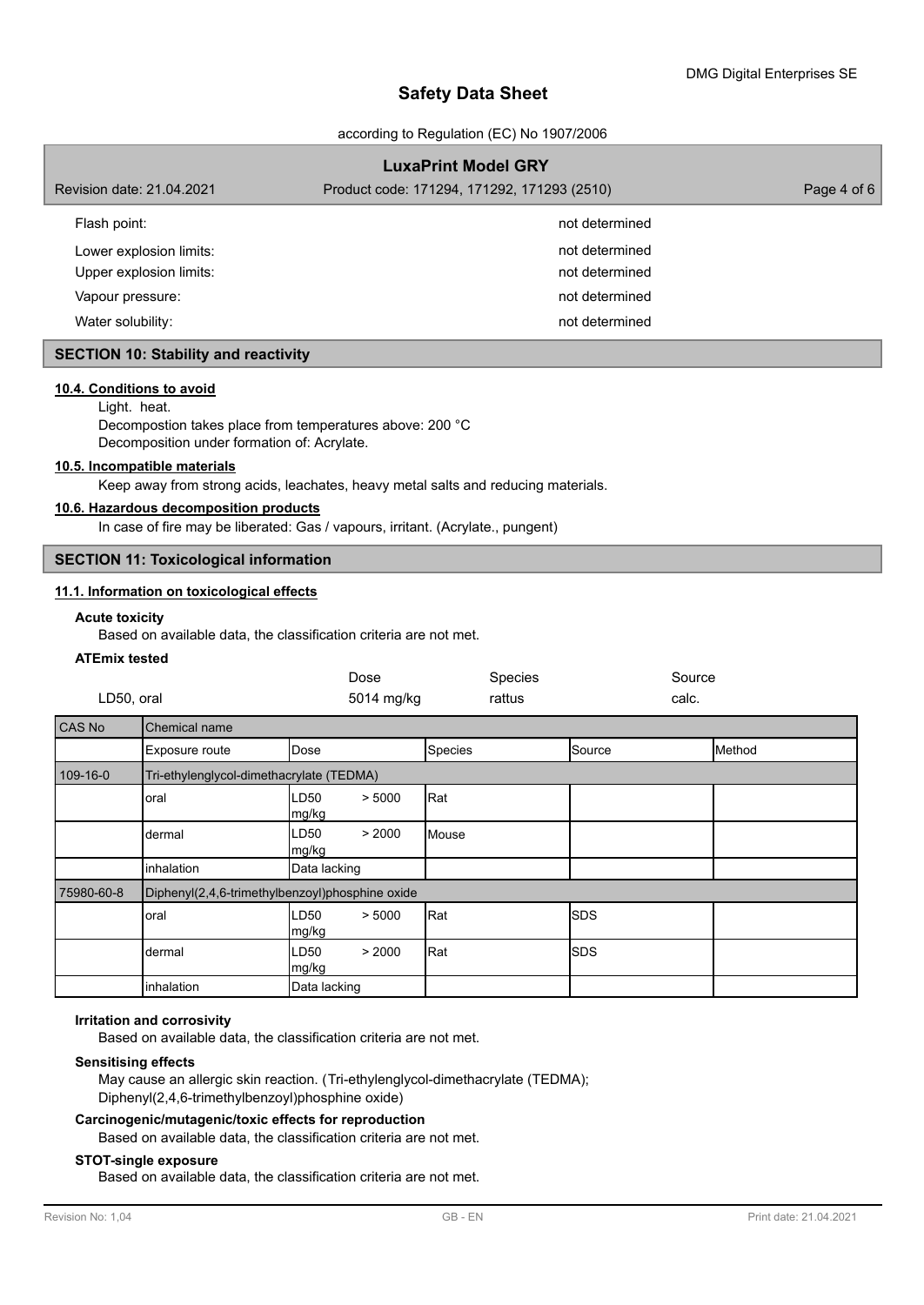according to Regulation (EC) No 1907/2006

## **LuxaPrint Model GRY**

Revision date: 21.04.2021 Product code: 171294, 171292, 171293 (2510) Page 5 of 6

## **STOT-repeated exposure**

Based on available data, the classification criteria are not met.

## **Aspiration hazard**

Based on available data, the classification criteria are not met.

## **SECTION 12: Ecological information**

### **12.1. Toxicity**

Preparation not tested.

| <b>CAS No</b> | Chemical name                                   |                           |                   |  |                                         |             |        |  |
|---------------|-------------------------------------------------|---------------------------|-------------------|--|-----------------------------------------|-------------|--------|--|
|               | Aquatic toxicity                                | Dose                      |                   |  | $[h]   [d]$ Species                     | Source      | Method |  |
| 109-16-0      | Tri-ethylenglycol-dimethacrylate (TEDMA)        |                           |                   |  |                                         |             |        |  |
|               | Acute fish toxicity                             | LC50<br>mg/l              | 16,4              |  | 96 hopisc, indet.                       | OECD 203    |        |  |
|               | Acute algae toxicity                            | ErC <sub>50</sub><br>mg/l | >100              |  | 72 hlPseudokirchneriella<br>subcapitata | IOECD 201   |        |  |
|               | Algea toxicity                                  | <b>NOEC</b><br>mg/l       | 18,6              |  | 3 dlPseudokirchneriella<br>subcapitata  |             |        |  |
|               | Crustacea toxicity                              | <b>NOEC</b>               | $32 \text{ mg/l}$ |  | 21 dodaphnia magna                      |             |        |  |
| 75980-60-8    | Diphenyl(2,4,6-trimethylbenzoyl)phosphine oxide |                           |                   |  |                                         |             |        |  |
|               | Acute fish toxicity                             | LC50<br>mg/l              | 6,53              |  | 96 hOryzias latipes<br>(Ricefish)       | <b>SDS</b>  |        |  |
|               | Acute algae toxicity                            | ErC <sub>50</sub><br>mg/l | > 2,01            |  | 72 hlScenedesmus<br>subspicatus         | <b>ISDS</b> |        |  |
|               | Acute crustacea toxicity                        | <b>EC50</b><br>mg/l       | 3,53              |  | 48 h Daphnia magna (Big<br>water flea)  | ISDS        |        |  |
|               | Acute bacteria toxicity                         | $(> 1000 \text{ mg/l})$   |                   |  | 3 h Activated sludge                    | ISDS        |        |  |

## **12.2. Persistence and degradability**

Preparation not tested.

| <b>CAS No</b> | <b>I</b> Chemical name                   |              |    |            |
|---------------|------------------------------------------|--------------|----|------------|
|               | <b>Method</b>                            | <b>Value</b> |    | Source     |
|               | <b>I</b> Evaluation                      |              |    |            |
| 109-16-0      | Tri-ethylenglycol-dimethacrylate (TEDMA) |              |    |            |
|               | Biodegradation                           | 85 %         | 28 | IOECD 301B |
|               | Biodegradable.                           |              |    |            |

## **12.3. Bioaccumulative potential**

Preparation not tested.

### **Partition coefficient n-octanol/water**

| CAS No      | IChemical name                                  | ⊩Pow<br>Log |
|-------------|-------------------------------------------------|-------------|
| 109-16-0    | Tri-ethylenglycol-dimethacrylate (TEDMA)        | $\leq$ = 4  |
| 175980-60-8 | Diphenyl(2,4,6-trimethylbenzoyl)phosphine oxide | ູບ.         |

## **12.4. Mobility in soil**

Preparation not tested.

## **12.5. Results of PBT and vPvB assessment**

Preparation not tested.

## **12.6. Other adverse effects**

Preparation not tested.

### **Further information**

Do not allow to enter into surface water or drains. Leakage into the environment must be prevented.